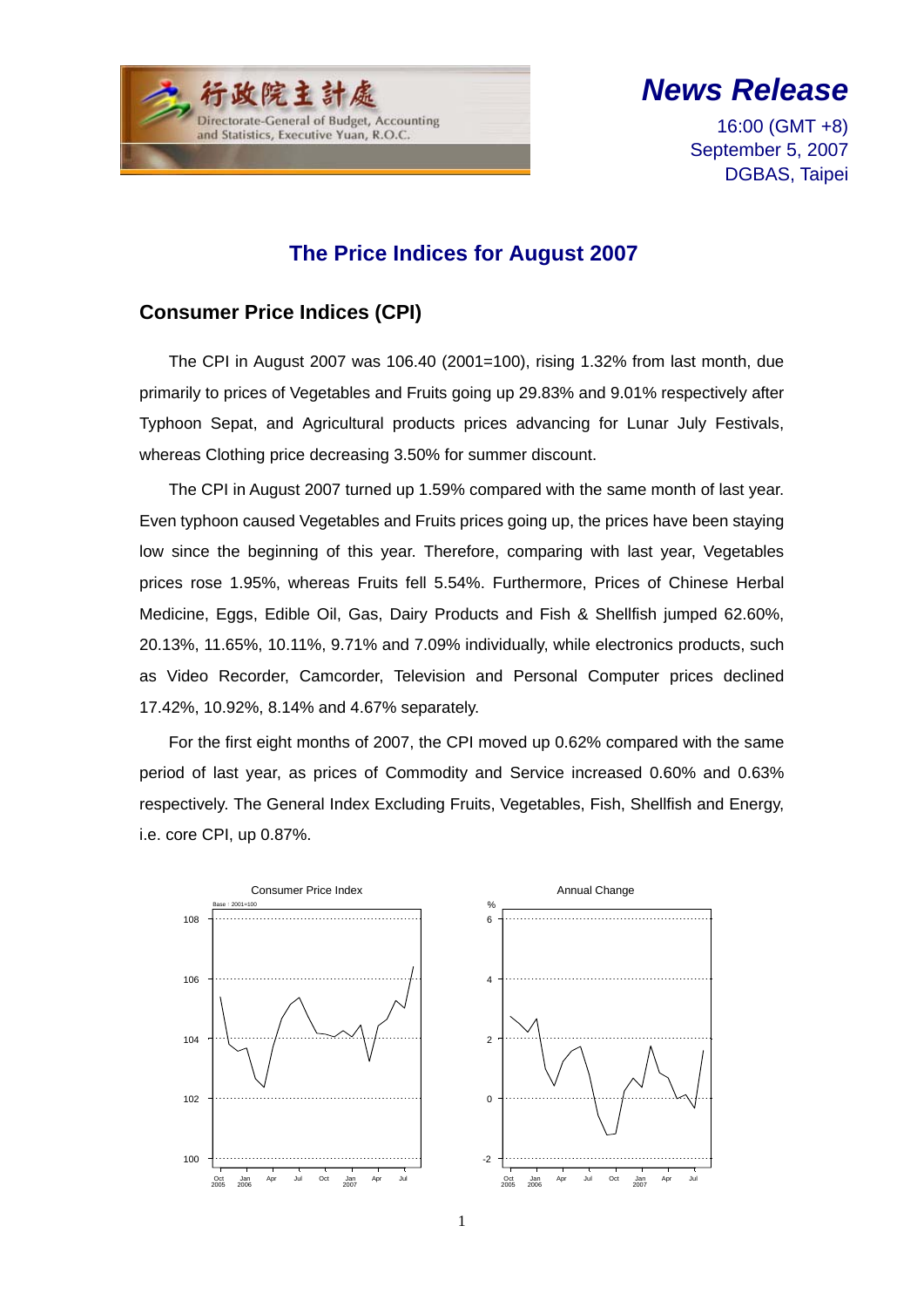#### **Wholesale Price Indices (WPI)**

The WPI in August 2007 was 125.38 (2001=100), advancing 0.73% from last month, due primarily to Taiwan dollar depreciating 0.48% depreciation against US dollar, moreover, prices of Farm products, Electronic Components & Accessories and Chemicals rising 13.08%, 1.76% and 1.03% separately, while Primary Metal Products price declining 1.49%.

The WPI in August 2007 rose 3.57% compared with the same month of last year, due mainly to prices of Primary Metal Products, Petroleum & Coal Products and Chemicals increased 14.61%, 7.20% and 2.76% individually.

For the first eight months of 2007, the WPI went up 6.25% compared with the same period of last year, of which the Import Price Index and Export Price Index up 7.92% and 4.35% respectively.



#### **Statistical Tables**

Table1 The Changes of Consumer Price Indices Table2 The Changes of Wholesale Price Indices Table3 The Changes of Import Price Indices Table4 The Changes of Export Price Indices

#### **For Further Information:**

*Statistics Database:* http://eng.stat.gov.tw/ *DGBAS* news releases on the Internet: http://eng.dgbas.gov.tw/ *Tel:* +886-2-23803449; *Fax:* +886-2-23803465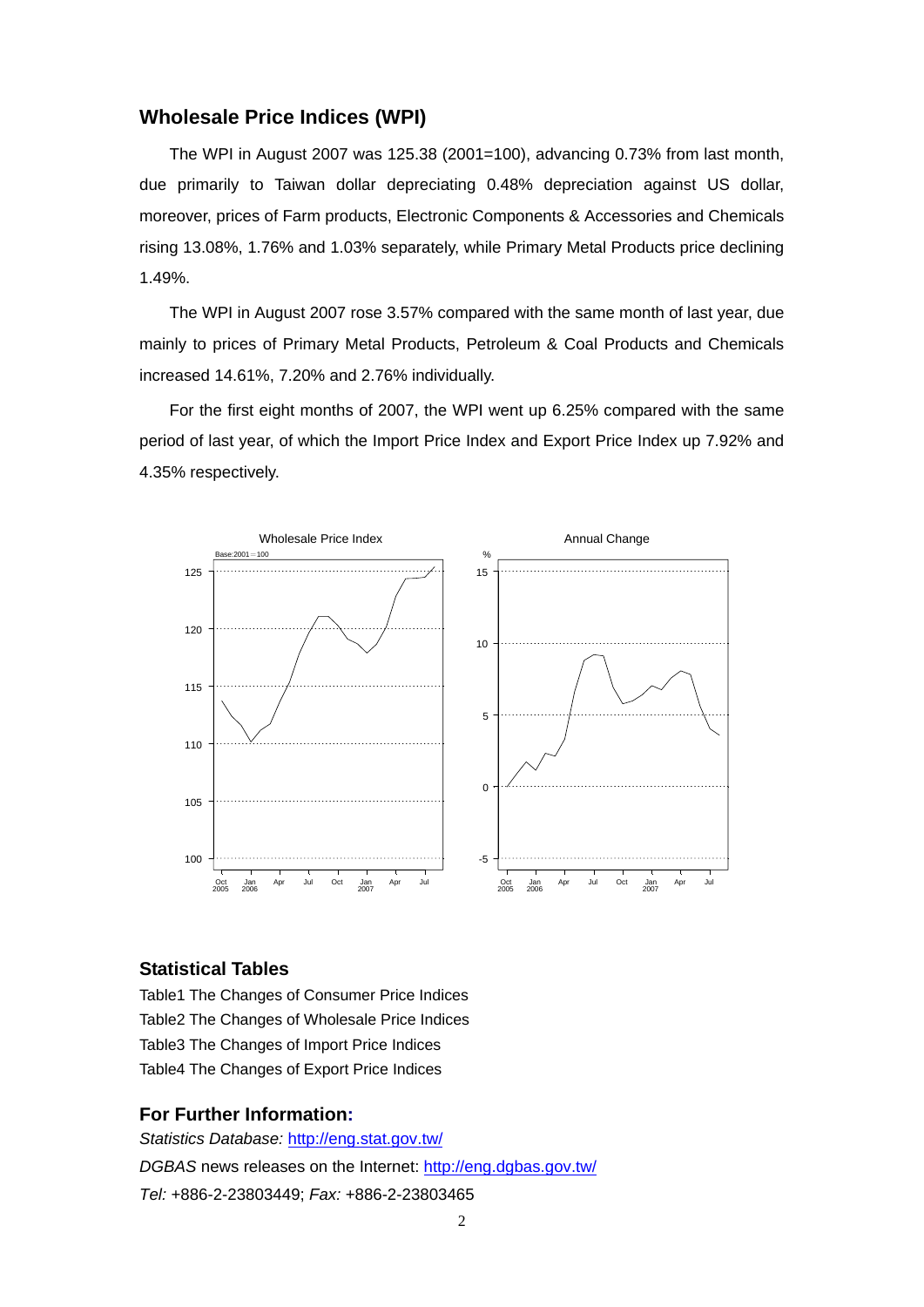| Table 1 The Changes of Consumer Price Indices |  |
|-----------------------------------------------|--|
|                                               |  |

Aug. 2007

|                                             | Weight   | Index of     | Compared  | Compared  | The First Eight |
|---------------------------------------------|----------|--------------|-----------|-----------|-----------------|
|                                             | $(\%0)$  | Aug. 2007    | with Last | with the  | Months of       |
|                                             |          | $(2001=100)$ | Month     | Same      | 2007            |
| Groups                                      |          |              | (%)       | Month of  | Compared with   |
|                                             |          |              |           | Last Year | the Same        |
|                                             |          |              |           | (%)       | Period of Last  |
|                                             |          |              |           |           | Year (%)        |
| General Index                               | 1,000.00 | 106.40       | 1.32      | 1.59      | 0.62            |
| <b>Basic Group</b>                          |          |              |           |           |                 |
| 1. Food                                     | 250.54   | 115.79       | 5.64      | 2.22      | $-1.08$         |
| Meat                                        | 25.17    | 117.52       | 3.09      | 4.10      | 0.28            |
| Fish & Shellfish                            | 16.73    | 119.60       | 1.28      | 7.09      | 6.35            |
| Vegetables                                  | 27.89    | 155.54       | 29.83     | 1.95      | $-6.27$         |
| Fruits                                      | 27.94    | 104.81       | 9.01      | $-5.54$   | $-10.19$        |
| 2. Clothing                                 | 47.46    | 100.10       | $-3.50$   | 3.21      | 2.22            |
| Garments                                    | 32.52    | 96.89        | $-4.68$   | 4.21      | 2.40            |
| 3. Housing                                  | 307.94   | 100.29       | 0.07      | 0.92      | 1.01            |
| <b>Residential Rent</b>                     | 210.96   | 97.78        | 0.01      | 0.17      | 0.18            |
| Water, Electricity & Gas Supply             | 37.37    | 115.55       | 0.01      | 2.85      | 4.36            |
| 4. Transportation & Communication           | 126.25   | 105.97       | $-0.04$   | 0.79      | 1.20            |
| Oils                                        | 22.63    | 149.13       | $-0.09$   | 2.81      | 4.09            |
| <b>Communication Services</b>               | 77.27    | 98.38        | 0.01      | 0.53      | 0.51            |
| 5. Medicines & Medical Care                 | 37.37    | 120.69       | 0.23      | 5.32      | 3.33            |
| Medicines & Health Food                     | 9.19     | 128.86       | 0.37      | 22.40     | 13.78           |
| 6. Education & Entertainment                | 161.11   | 99.77        | $-0.16$   | 0.66      | 0.53            |
| <b>Educational Expense</b>                  | 118.75   | 100.75       | 0.08      | 0.71      | 0.07            |
| Entertainment Expense                       | 42.36    | 97.36        | $-0.85$   | 0.51      | 1.85            |
| 7. Miscellaneous                            | 69.33    | 111.21       | 0.20      | 2.33      | 1.98            |
| Tobacco & Betelnut                          | 19.55    | 146.66       | $-0.35$   | 4.72      | 4.36            |
| <b>Commodity and Service Groups</b>         |          |              |           |           |                 |
| 1. Commodity                                | 528.52   | 110.68       | 2.48      | 2.36      | 0.60            |
| (Excluding Food)                            | 277.97   | 106.05       | $-0.49$   | 2.49      | 2.27            |
| Non-durable Consumer Goods                  | 384.36   | 117.11       | 3.65      | 2.85      | 0.61            |
| (Excluding Food)                            | 133.81   | 119.75       | 0.21      | 3.99      | 3.77            |
| Semi-durable Consumer Goods                 | 62.59    | 98.18        | $-2.65$   | 2.48      | 1.66            |
| Durable Consumer Goods                      | 81.57    | 88.55        | $-0.15$   | $-0.76$   | $-0.37$         |
| 2. Service                                  | 471.48   | 101.61       | $-0.03$   | 0.68      | 0.63            |
| Housing                                     | 237.03   | 97.70        | 0.02      | 0.26      | 0.21            |
| Transportation & Communication              | 74.10    | 98.20        | $-0.03$   | 0.45      | 0.47            |
| Medical Care                                | 24.69    | 122.16       | 0.18      | 0.44      | 0.45            |
| Education & Entertainment                   | 104.85   | 107.97       | $-0.20$   | 1.91      | 1.71            |
| Miscellaneous                               | 30.81    | 100.91       | 0.16      | 0.44      | 0.53            |
| <b>Special Groups</b>                       |          |              |           |           |                 |
| General Index Excluding Fruits & Vegetables | 944.17   | 105.08       | 0.16      | 1.81      | 1.24            |
| General Index Excluding Food                | 749.46   | 103.27       | $-0.20$   | 1.36      | 1.25            |
| General Index Excluding Fruits, Vegetables, | 873.10   | 103.18       | 0.15      | 1.59      | 0.87            |
| Fish, Shellfish & Energy                    |          |              |           |           |                 |

Note :Due to late reports and corrections by respondents all data are subject to revision 3 months after original publication.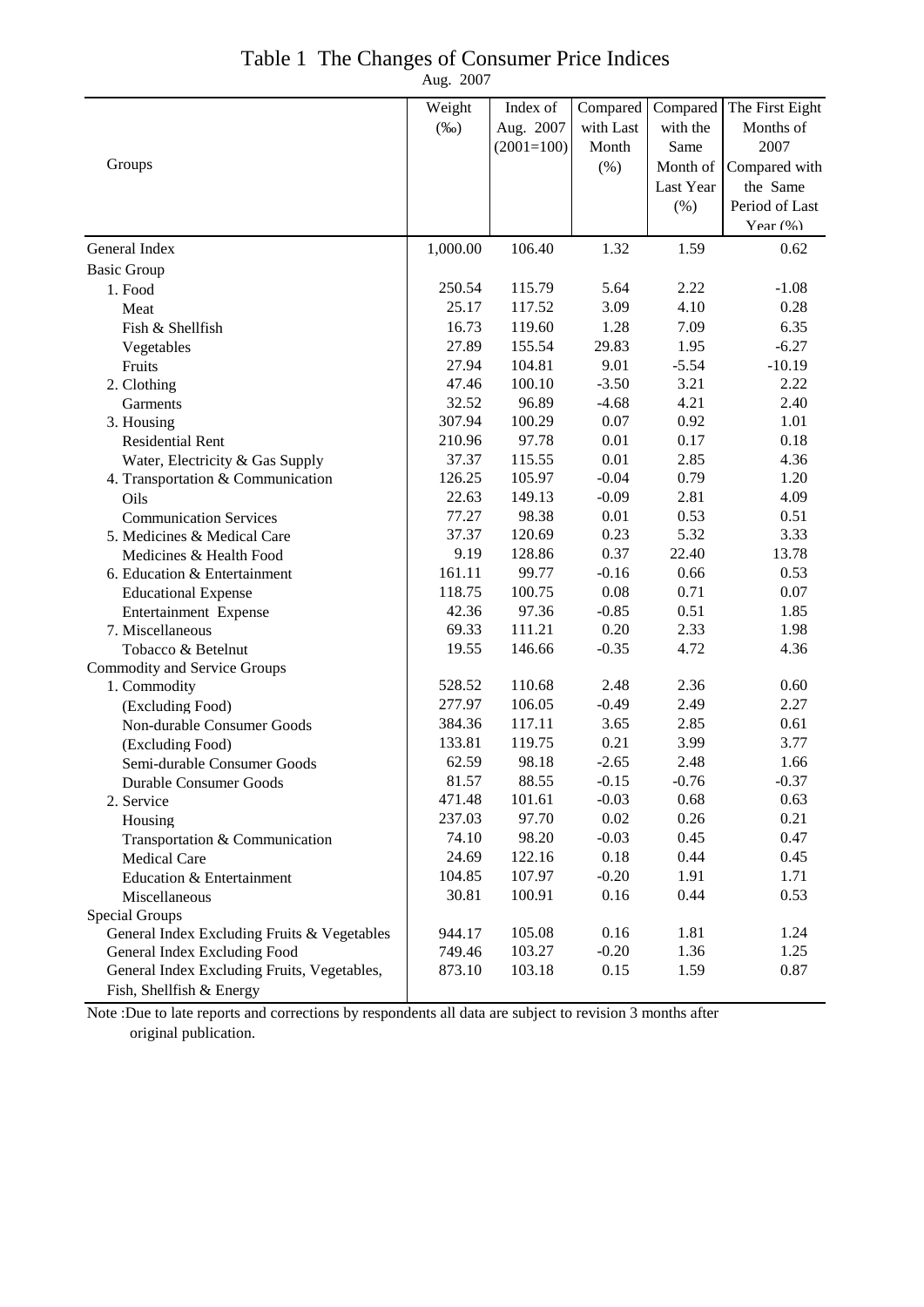### Table 2 The Changes of Wholesale Price Indices

Aug. 2007

| 2007<br>with Last<br>Months of 2007<br>$(\%0)$<br>with the<br>$(2001=100)$<br>Month<br>Same Month<br>Compared with<br>the Same<br>(% )<br>of Last Year<br>Period of Last<br>(% )<br>Year $(\%)$<br>1,000.00<br>125.38<br>0.73<br>3.57<br>6.25<br>General Index<br>360.47<br>133.17<br>0.97<br>3.85<br>6.17<br>General Index Excluding Import & Export<br>310.71<br>140.11<br>0.16<br>4.74<br>7.92<br>Import<br>328.82<br>1.08<br>102.95<br>1.71<br>4.35<br>Export<br><b>Basic Group</b><br>1. Agriculture, Forestry, Livestock & Fishery<br>39.30<br>130.65<br>8.54<br>9.88<br>2.64<br>19.89<br>128.43<br>13.08<br>13.05<br>4.16<br>(1) Farm Products<br>0.51<br>181.61<br>$-0.10$<br>10.41<br>20.44<br>(2) Forest Products<br>9.66<br>144.54<br>7.42<br>15.05<br>0.73<br>(3) Livestock & Poultry<br>9.24<br>116.61<br>1.31<br>$-1.94$<br>0.27<br>(4) Aquatic Products<br>37.73<br>265.32<br>$-0.61$<br>3.59<br>3.98<br>2. Minerals Products<br>30.16<br>$-0.70$<br>271.98<br>1.95<br>1.62<br>(1) Energy Minerals<br>3.71<br>241.28<br>$-0.85$<br>15.08<br>19.21<br>(2) Sand, Gravel & Crushed Stone<br>3. Manufacturing Products<br>889.18<br>119.38<br>0.53<br>3.35<br>6.62<br>38.61<br>125.23<br>0.58<br>6.53<br>5.60<br>$(1)$ Food & Beverages<br>4.66<br>150.17<br>3.83<br>$-0.11$<br>1.25<br>(2) Tobaccos<br>3.66<br>37.11<br>109.46<br>0.69<br>4.74<br>(3) Textile Products<br>12.22<br>90.14<br>0.06<br>$-0.33$<br>1.25<br>(4) Ready-made Apparel & Accessories<br>8.47<br>109.03<br>0.37<br>3.73<br>6.48<br>(5) Hides, Skins, Leather & Related Products<br>3.56<br>117.50<br>0.95<br>5.79<br>6.92<br>(6) Lumber & Wood Products<br>8.76<br>112.44<br>1.88<br>2.30<br>0.63<br>(7) Furniture & Fixture<br>112.20<br>5.98<br>5.94<br>0.48<br>(8) Pulp, Paper, Paper Products & Printed<br>21.45<br>63.87<br>196.69<br>1.03<br>2.76<br>11.24<br>(9)Chemicals<br>30.02<br>0.77<br>2.28<br>2.54<br>100.20<br>(10)Chemical Products<br>41.01<br>202.88<br>$-0.12$<br>7.20<br>7.94<br>(11) Petroleum & Coal Products<br>2.78<br>31.42<br>114.90<br>0.75<br>3.27<br>(12) Rubber & Plastic Products<br>14.80<br>5.88<br>124.51<br>1.46<br>5.47<br>(13) Nonmetallic Mineral Products<br>57.25<br>27.81<br>260.03<br>$-1.49$<br>14.61<br>(14) Primary Metal Products<br>30.52<br>142.91<br>0.42<br>5.78<br>11.14<br>(15) Metal Products<br>60.94<br>101.63<br>1.50<br>1.42<br>1.54<br>(16)Machinery<br>(17) Computer, Communication Eq., Audio $\&$<br>129.17<br>60.67<br>0.28<br>$-4.03$<br>-4.77<br>Video Equipment<br>$-3.88$<br>176.39<br>73.37<br>1.76<br>(18) Electronic Components & Accessories<br>$-1.65$<br>41.65<br>132.02<br>1.41<br>6.45<br>(19) Electrical Equipments & Apparatus<br>1.61<br>45.15<br>99.88<br>0.95<br>0.99<br>1.28<br>(20) Transportation Equipment & Parts<br>19.24<br>97.66<br>0.71<br>2.36<br>(21) Precision Instruments<br>1.05 | Groups | Weight | Index of Aug. | Compared | Compared | The First Eight |
|------------------------------------------------------------------------------------------------------------------------------------------------------------------------------------------------------------------------------------------------------------------------------------------------------------------------------------------------------------------------------------------------------------------------------------------------------------------------------------------------------------------------------------------------------------------------------------------------------------------------------------------------------------------------------------------------------------------------------------------------------------------------------------------------------------------------------------------------------------------------------------------------------------------------------------------------------------------------------------------------------------------------------------------------------------------------------------------------------------------------------------------------------------------------------------------------------------------------------------------------------------------------------------------------------------------------------------------------------------------------------------------------------------------------------------------------------------------------------------------------------------------------------------------------------------------------------------------------------------------------------------------------------------------------------------------------------------------------------------------------------------------------------------------------------------------------------------------------------------------------------------------------------------------------------------------------------------------------------------------------------------------------------------------------------------------------------------------------------------------------------------------------------------------------------------------------------------------------------------------------------------------------------------------------------------------------------------------------------------------------------------------------------------------------------------------------------------------------------------------------------------------------------------------------------------------------------------------------------------------------------------------------------------------------------------------------------------------------------------------------------------------------------------------------------------------------------------------------------------------|--------|--------|---------------|----------|----------|-----------------|
|                                                                                                                                                                                                                                                                                                                                                                                                                                                                                                                                                                                                                                                                                                                                                                                                                                                                                                                                                                                                                                                                                                                                                                                                                                                                                                                                                                                                                                                                                                                                                                                                                                                                                                                                                                                                                                                                                                                                                                                                                                                                                                                                                                                                                                                                                                                                                                                                                                                                                                                                                                                                                                                                                                                                                                                                                                                                  |        |        |               |          |          |                 |
|                                                                                                                                                                                                                                                                                                                                                                                                                                                                                                                                                                                                                                                                                                                                                                                                                                                                                                                                                                                                                                                                                                                                                                                                                                                                                                                                                                                                                                                                                                                                                                                                                                                                                                                                                                                                                                                                                                                                                                                                                                                                                                                                                                                                                                                                                                                                                                                                                                                                                                                                                                                                                                                                                                                                                                                                                                                                  |        |        |               |          |          |                 |
|                                                                                                                                                                                                                                                                                                                                                                                                                                                                                                                                                                                                                                                                                                                                                                                                                                                                                                                                                                                                                                                                                                                                                                                                                                                                                                                                                                                                                                                                                                                                                                                                                                                                                                                                                                                                                                                                                                                                                                                                                                                                                                                                                                                                                                                                                                                                                                                                                                                                                                                                                                                                                                                                                                                                                                                                                                                                  |        |        |               |          |          |                 |
|                                                                                                                                                                                                                                                                                                                                                                                                                                                                                                                                                                                                                                                                                                                                                                                                                                                                                                                                                                                                                                                                                                                                                                                                                                                                                                                                                                                                                                                                                                                                                                                                                                                                                                                                                                                                                                                                                                                                                                                                                                                                                                                                                                                                                                                                                                                                                                                                                                                                                                                                                                                                                                                                                                                                                                                                                                                                  |        |        |               |          |          |                 |
|                                                                                                                                                                                                                                                                                                                                                                                                                                                                                                                                                                                                                                                                                                                                                                                                                                                                                                                                                                                                                                                                                                                                                                                                                                                                                                                                                                                                                                                                                                                                                                                                                                                                                                                                                                                                                                                                                                                                                                                                                                                                                                                                                                                                                                                                                                                                                                                                                                                                                                                                                                                                                                                                                                                                                                                                                                                                  |        |        |               |          |          |                 |
|                                                                                                                                                                                                                                                                                                                                                                                                                                                                                                                                                                                                                                                                                                                                                                                                                                                                                                                                                                                                                                                                                                                                                                                                                                                                                                                                                                                                                                                                                                                                                                                                                                                                                                                                                                                                                                                                                                                                                                                                                                                                                                                                                                                                                                                                                                                                                                                                                                                                                                                                                                                                                                                                                                                                                                                                                                                                  |        |        |               |          |          |                 |
|                                                                                                                                                                                                                                                                                                                                                                                                                                                                                                                                                                                                                                                                                                                                                                                                                                                                                                                                                                                                                                                                                                                                                                                                                                                                                                                                                                                                                                                                                                                                                                                                                                                                                                                                                                                                                                                                                                                                                                                                                                                                                                                                                                                                                                                                                                                                                                                                                                                                                                                                                                                                                                                                                                                                                                                                                                                                  |        |        |               |          |          |                 |
|                                                                                                                                                                                                                                                                                                                                                                                                                                                                                                                                                                                                                                                                                                                                                                                                                                                                                                                                                                                                                                                                                                                                                                                                                                                                                                                                                                                                                                                                                                                                                                                                                                                                                                                                                                                                                                                                                                                                                                                                                                                                                                                                                                                                                                                                                                                                                                                                                                                                                                                                                                                                                                                                                                                                                                                                                                                                  |        |        |               |          |          |                 |
|                                                                                                                                                                                                                                                                                                                                                                                                                                                                                                                                                                                                                                                                                                                                                                                                                                                                                                                                                                                                                                                                                                                                                                                                                                                                                                                                                                                                                                                                                                                                                                                                                                                                                                                                                                                                                                                                                                                                                                                                                                                                                                                                                                                                                                                                                                                                                                                                                                                                                                                                                                                                                                                                                                                                                                                                                                                                  |        |        |               |          |          |                 |
|                                                                                                                                                                                                                                                                                                                                                                                                                                                                                                                                                                                                                                                                                                                                                                                                                                                                                                                                                                                                                                                                                                                                                                                                                                                                                                                                                                                                                                                                                                                                                                                                                                                                                                                                                                                                                                                                                                                                                                                                                                                                                                                                                                                                                                                                                                                                                                                                                                                                                                                                                                                                                                                                                                                                                                                                                                                                  |        |        |               |          |          |                 |
|                                                                                                                                                                                                                                                                                                                                                                                                                                                                                                                                                                                                                                                                                                                                                                                                                                                                                                                                                                                                                                                                                                                                                                                                                                                                                                                                                                                                                                                                                                                                                                                                                                                                                                                                                                                                                                                                                                                                                                                                                                                                                                                                                                                                                                                                                                                                                                                                                                                                                                                                                                                                                                                                                                                                                                                                                                                                  |        |        |               |          |          |                 |
|                                                                                                                                                                                                                                                                                                                                                                                                                                                                                                                                                                                                                                                                                                                                                                                                                                                                                                                                                                                                                                                                                                                                                                                                                                                                                                                                                                                                                                                                                                                                                                                                                                                                                                                                                                                                                                                                                                                                                                                                                                                                                                                                                                                                                                                                                                                                                                                                                                                                                                                                                                                                                                                                                                                                                                                                                                                                  |        |        |               |          |          |                 |
|                                                                                                                                                                                                                                                                                                                                                                                                                                                                                                                                                                                                                                                                                                                                                                                                                                                                                                                                                                                                                                                                                                                                                                                                                                                                                                                                                                                                                                                                                                                                                                                                                                                                                                                                                                                                                                                                                                                                                                                                                                                                                                                                                                                                                                                                                                                                                                                                                                                                                                                                                                                                                                                                                                                                                                                                                                                                  |        |        |               |          |          |                 |
|                                                                                                                                                                                                                                                                                                                                                                                                                                                                                                                                                                                                                                                                                                                                                                                                                                                                                                                                                                                                                                                                                                                                                                                                                                                                                                                                                                                                                                                                                                                                                                                                                                                                                                                                                                                                                                                                                                                                                                                                                                                                                                                                                                                                                                                                                                                                                                                                                                                                                                                                                                                                                                                                                                                                                                                                                                                                  |        |        |               |          |          |                 |
|                                                                                                                                                                                                                                                                                                                                                                                                                                                                                                                                                                                                                                                                                                                                                                                                                                                                                                                                                                                                                                                                                                                                                                                                                                                                                                                                                                                                                                                                                                                                                                                                                                                                                                                                                                                                                                                                                                                                                                                                                                                                                                                                                                                                                                                                                                                                                                                                                                                                                                                                                                                                                                                                                                                                                                                                                                                                  |        |        |               |          |          |                 |
|                                                                                                                                                                                                                                                                                                                                                                                                                                                                                                                                                                                                                                                                                                                                                                                                                                                                                                                                                                                                                                                                                                                                                                                                                                                                                                                                                                                                                                                                                                                                                                                                                                                                                                                                                                                                                                                                                                                                                                                                                                                                                                                                                                                                                                                                                                                                                                                                                                                                                                                                                                                                                                                                                                                                                                                                                                                                  |        |        |               |          |          |                 |
|                                                                                                                                                                                                                                                                                                                                                                                                                                                                                                                                                                                                                                                                                                                                                                                                                                                                                                                                                                                                                                                                                                                                                                                                                                                                                                                                                                                                                                                                                                                                                                                                                                                                                                                                                                                                                                                                                                                                                                                                                                                                                                                                                                                                                                                                                                                                                                                                                                                                                                                                                                                                                                                                                                                                                                                                                                                                  |        |        |               |          |          |                 |
|                                                                                                                                                                                                                                                                                                                                                                                                                                                                                                                                                                                                                                                                                                                                                                                                                                                                                                                                                                                                                                                                                                                                                                                                                                                                                                                                                                                                                                                                                                                                                                                                                                                                                                                                                                                                                                                                                                                                                                                                                                                                                                                                                                                                                                                                                                                                                                                                                                                                                                                                                                                                                                                                                                                                                                                                                                                                  |        |        |               |          |          |                 |
|                                                                                                                                                                                                                                                                                                                                                                                                                                                                                                                                                                                                                                                                                                                                                                                                                                                                                                                                                                                                                                                                                                                                                                                                                                                                                                                                                                                                                                                                                                                                                                                                                                                                                                                                                                                                                                                                                                                                                                                                                                                                                                                                                                                                                                                                                                                                                                                                                                                                                                                                                                                                                                                                                                                                                                                                                                                                  |        |        |               |          |          |                 |
|                                                                                                                                                                                                                                                                                                                                                                                                                                                                                                                                                                                                                                                                                                                                                                                                                                                                                                                                                                                                                                                                                                                                                                                                                                                                                                                                                                                                                                                                                                                                                                                                                                                                                                                                                                                                                                                                                                                                                                                                                                                                                                                                                                                                                                                                                                                                                                                                                                                                                                                                                                                                                                                                                                                                                                                                                                                                  |        |        |               |          |          |                 |
|                                                                                                                                                                                                                                                                                                                                                                                                                                                                                                                                                                                                                                                                                                                                                                                                                                                                                                                                                                                                                                                                                                                                                                                                                                                                                                                                                                                                                                                                                                                                                                                                                                                                                                                                                                                                                                                                                                                                                                                                                                                                                                                                                                                                                                                                                                                                                                                                                                                                                                                                                                                                                                                                                                                                                                                                                                                                  |        |        |               |          |          |                 |
|                                                                                                                                                                                                                                                                                                                                                                                                                                                                                                                                                                                                                                                                                                                                                                                                                                                                                                                                                                                                                                                                                                                                                                                                                                                                                                                                                                                                                                                                                                                                                                                                                                                                                                                                                                                                                                                                                                                                                                                                                                                                                                                                                                                                                                                                                                                                                                                                                                                                                                                                                                                                                                                                                                                                                                                                                                                                  |        |        |               |          |          |                 |
|                                                                                                                                                                                                                                                                                                                                                                                                                                                                                                                                                                                                                                                                                                                                                                                                                                                                                                                                                                                                                                                                                                                                                                                                                                                                                                                                                                                                                                                                                                                                                                                                                                                                                                                                                                                                                                                                                                                                                                                                                                                                                                                                                                                                                                                                                                                                                                                                                                                                                                                                                                                                                                                                                                                                                                                                                                                                  |        |        |               |          |          |                 |
|                                                                                                                                                                                                                                                                                                                                                                                                                                                                                                                                                                                                                                                                                                                                                                                                                                                                                                                                                                                                                                                                                                                                                                                                                                                                                                                                                                                                                                                                                                                                                                                                                                                                                                                                                                                                                                                                                                                                                                                                                                                                                                                                                                                                                                                                                                                                                                                                                                                                                                                                                                                                                                                                                                                                                                                                                                                                  |        |        |               |          |          |                 |
|                                                                                                                                                                                                                                                                                                                                                                                                                                                                                                                                                                                                                                                                                                                                                                                                                                                                                                                                                                                                                                                                                                                                                                                                                                                                                                                                                                                                                                                                                                                                                                                                                                                                                                                                                                                                                                                                                                                                                                                                                                                                                                                                                                                                                                                                                                                                                                                                                                                                                                                                                                                                                                                                                                                                                                                                                                                                  |        |        |               |          |          |                 |
|                                                                                                                                                                                                                                                                                                                                                                                                                                                                                                                                                                                                                                                                                                                                                                                                                                                                                                                                                                                                                                                                                                                                                                                                                                                                                                                                                                                                                                                                                                                                                                                                                                                                                                                                                                                                                                                                                                                                                                                                                                                                                                                                                                                                                                                                                                                                                                                                                                                                                                                                                                                                                                                                                                                                                                                                                                                                  |        |        |               |          |          |                 |
|                                                                                                                                                                                                                                                                                                                                                                                                                                                                                                                                                                                                                                                                                                                                                                                                                                                                                                                                                                                                                                                                                                                                                                                                                                                                                                                                                                                                                                                                                                                                                                                                                                                                                                                                                                                                                                                                                                                                                                                                                                                                                                                                                                                                                                                                                                                                                                                                                                                                                                                                                                                                                                                                                                                                                                                                                                                                  |        |        |               |          |          |                 |
|                                                                                                                                                                                                                                                                                                                                                                                                                                                                                                                                                                                                                                                                                                                                                                                                                                                                                                                                                                                                                                                                                                                                                                                                                                                                                                                                                                                                                                                                                                                                                                                                                                                                                                                                                                                                                                                                                                                                                                                                                                                                                                                                                                                                                                                                                                                                                                                                                                                                                                                                                                                                                                                                                                                                                                                                                                                                  |        |        |               |          |          |                 |
|                                                                                                                                                                                                                                                                                                                                                                                                                                                                                                                                                                                                                                                                                                                                                                                                                                                                                                                                                                                                                                                                                                                                                                                                                                                                                                                                                                                                                                                                                                                                                                                                                                                                                                                                                                                                                                                                                                                                                                                                                                                                                                                                                                                                                                                                                                                                                                                                                                                                                                                                                                                                                                                                                                                                                                                                                                                                  |        |        |               |          |          |                 |
|                                                                                                                                                                                                                                                                                                                                                                                                                                                                                                                                                                                                                                                                                                                                                                                                                                                                                                                                                                                                                                                                                                                                                                                                                                                                                                                                                                                                                                                                                                                                                                                                                                                                                                                                                                                                                                                                                                                                                                                                                                                                                                                                                                                                                                                                                                                                                                                                                                                                                                                                                                                                                                                                                                                                                                                                                                                                  |        |        |               |          |          |                 |
|                                                                                                                                                                                                                                                                                                                                                                                                                                                                                                                                                                                                                                                                                                                                                                                                                                                                                                                                                                                                                                                                                                                                                                                                                                                                                                                                                                                                                                                                                                                                                                                                                                                                                                                                                                                                                                                                                                                                                                                                                                                                                                                                                                                                                                                                                                                                                                                                                                                                                                                                                                                                                                                                                                                                                                                                                                                                  |        |        |               |          |          |                 |
|                                                                                                                                                                                                                                                                                                                                                                                                                                                                                                                                                                                                                                                                                                                                                                                                                                                                                                                                                                                                                                                                                                                                                                                                                                                                                                                                                                                                                                                                                                                                                                                                                                                                                                                                                                                                                                                                                                                                                                                                                                                                                                                                                                                                                                                                                                                                                                                                                                                                                                                                                                                                                                                                                                                                                                                                                                                                  |        |        |               |          |          |                 |
|                                                                                                                                                                                                                                                                                                                                                                                                                                                                                                                                                                                                                                                                                                                                                                                                                                                                                                                                                                                                                                                                                                                                                                                                                                                                                                                                                                                                                                                                                                                                                                                                                                                                                                                                                                                                                                                                                                                                                                                                                                                                                                                                                                                                                                                                                                                                                                                                                                                                                                                                                                                                                                                                                                                                                                                                                                                                  |        |        |               |          |          |                 |
|                                                                                                                                                                                                                                                                                                                                                                                                                                                                                                                                                                                                                                                                                                                                                                                                                                                                                                                                                                                                                                                                                                                                                                                                                                                                                                                                                                                                                                                                                                                                                                                                                                                                                                                                                                                                                                                                                                                                                                                                                                                                                                                                                                                                                                                                                                                                                                                                                                                                                                                                                                                                                                                                                                                                                                                                                                                                  |        |        |               |          |          |                 |
|                                                                                                                                                                                                                                                                                                                                                                                                                                                                                                                                                                                                                                                                                                                                                                                                                                                                                                                                                                                                                                                                                                                                                                                                                                                                                                                                                                                                                                                                                                                                                                                                                                                                                                                                                                                                                                                                                                                                                                                                                                                                                                                                                                                                                                                                                                                                                                                                                                                                                                                                                                                                                                                                                                                                                                                                                                                                  |        |        |               |          |          |                 |
|                                                                                                                                                                                                                                                                                                                                                                                                                                                                                                                                                                                                                                                                                                                                                                                                                                                                                                                                                                                                                                                                                                                                                                                                                                                                                                                                                                                                                                                                                                                                                                                                                                                                                                                                                                                                                                                                                                                                                                                                                                                                                                                                                                                                                                                                                                                                                                                                                                                                                                                                                                                                                                                                                                                                                                                                                                                                  |        |        |               |          |          |                 |
|                                                                                                                                                                                                                                                                                                                                                                                                                                                                                                                                                                                                                                                                                                                                                                                                                                                                                                                                                                                                                                                                                                                                                                                                                                                                                                                                                                                                                                                                                                                                                                                                                                                                                                                                                                                                                                                                                                                                                                                                                                                                                                                                                                                                                                                                                                                                                                                                                                                                                                                                                                                                                                                                                                                                                                                                                                                                  |        |        |               |          |          |                 |
|                                                                                                                                                                                                                                                                                                                                                                                                                                                                                                                                                                                                                                                                                                                                                                                                                                                                                                                                                                                                                                                                                                                                                                                                                                                                                                                                                                                                                                                                                                                                                                                                                                                                                                                                                                                                                                                                                                                                                                                                                                                                                                                                                                                                                                                                                                                                                                                                                                                                                                                                                                                                                                                                                                                                                                                                                                                                  |        |        |               |          |          |                 |
|                                                                                                                                                                                                                                                                                                                                                                                                                                                                                                                                                                                                                                                                                                                                                                                                                                                                                                                                                                                                                                                                                                                                                                                                                                                                                                                                                                                                                                                                                                                                                                                                                                                                                                                                                                                                                                                                                                                                                                                                                                                                                                                                                                                                                                                                                                                                                                                                                                                                                                                                                                                                                                                                                                                                                                                                                                                                  |        |        |               |          |          |                 |
|                                                                                                                                                                                                                                                                                                                                                                                                                                                                                                                                                                                                                                                                                                                                                                                                                                                                                                                                                                                                                                                                                                                                                                                                                                                                                                                                                                                                                                                                                                                                                                                                                                                                                                                                                                                                                                                                                                                                                                                                                                                                                                                                                                                                                                                                                                                                                                                                                                                                                                                                                                                                                                                                                                                                                                                                                                                                  |        |        |               |          |          |                 |
|                                                                                                                                                                                                                                                                                                                                                                                                                                                                                                                                                                                                                                                                                                                                                                                                                                                                                                                                                                                                                                                                                                                                                                                                                                                                                                                                                                                                                                                                                                                                                                                                                                                                                                                                                                                                                                                                                                                                                                                                                                                                                                                                                                                                                                                                                                                                                                                                                                                                                                                                                                                                                                                                                                                                                                                                                                                                  |        |        |               |          |          |                 |
|                                                                                                                                                                                                                                                                                                                                                                                                                                                                                                                                                                                                                                                                                                                                                                                                                                                                                                                                                                                                                                                                                                                                                                                                                                                                                                                                                                                                                                                                                                                                                                                                                                                                                                                                                                                                                                                                                                                                                                                                                                                                                                                                                                                                                                                                                                                                                                                                                                                                                                                                                                                                                                                                                                                                                                                                                                                                  |        |        |               |          |          |                 |
| 12.91<br>108.54<br>0.82<br>2.08<br>3.18<br>(22) Miscellaneous Products<br>4. Water Supply, Electricity & Gas<br>6.44                                                                                                                                                                                                                                                                                                                                                                                                                                                                                                                                                                                                                                                                                                                                                                                                                                                                                                                                                                                                                                                                                                                                                                                                                                                                                                                                                                                                                                                                                                                                                                                                                                                                                                                                                                                                                                                                                                                                                                                                                                                                                                                                                                                                                                                                                                                                                                                                                                                                                                                                                                                                                                                                                                                                             |        |        |               |          |          |                 |
| 33.79<br>$-0.01$<br>1.68<br>117.54                                                                                                                                                                                                                                                                                                                                                                                                                                                                                                                                                                                                                                                                                                                                                                                                                                                                                                                                                                                                                                                                                                                                                                                                                                                                                                                                                                                                                                                                                                                                                                                                                                                                                                                                                                                                                                                                                                                                                                                                                                                                                                                                                                                                                                                                                                                                                                                                                                                                                                                                                                                                                                                                                                                                                                                                                               |        |        |               |          |          |                 |
| By Stage of Processing                                                                                                                                                                                                                                                                                                                                                                                                                                                                                                                                                                                                                                                                                                                                                                                                                                                                                                                                                                                                                                                                                                                                                                                                                                                                                                                                                                                                                                                                                                                                                                                                                                                                                                                                                                                                                                                                                                                                                                                                                                                                                                                                                                                                                                                                                                                                                                                                                                                                                                                                                                                                                                                                                                                                                                                                                                           |        |        |               |          |          |                 |
| 61.00<br>221.47<br>0.54<br>1.Raw Materials<br>7.31<br>6.41<br>413.28<br>139.05<br>0.12<br>4.60<br>9.52                                                                                                                                                                                                                                                                                                                                                                                                                                                                                                                                                                                                                                                                                                                                                                                                                                                                                                                                                                                                                                                                                                                                                                                                                                                                                                                                                                                                                                                                                                                                                                                                                                                                                                                                                                                                                                                                                                                                                                                                                                                                                                                                                                                                                                                                                                                                                                                                                                                                                                                                                                                                                                                                                                                                                           |        |        |               |          |          |                 |
| 2. Intermediate Materials<br>196.90<br>2.00<br>0.73<br>103.01<br>1.41                                                                                                                                                                                                                                                                                                                                                                                                                                                                                                                                                                                                                                                                                                                                                                                                                                                                                                                                                                                                                                                                                                                                                                                                                                                                                                                                                                                                                                                                                                                                                                                                                                                                                                                                                                                                                                                                                                                                                                                                                                                                                                                                                                                                                                                                                                                                                                                                                                                                                                                                                                                                                                                                                                                                                                                            |        |        |               |          |          |                 |
| 3. Finished Goods<br>68.55<br>91.87<br>1.08<br>0.34<br>0.13                                                                                                                                                                                                                                                                                                                                                                                                                                                                                                                                                                                                                                                                                                                                                                                                                                                                                                                                                                                                                                                                                                                                                                                                                                                                                                                                                                                                                                                                                                                                                                                                                                                                                                                                                                                                                                                                                                                                                                                                                                                                                                                                                                                                                                                                                                                                                                                                                                                                                                                                                                                                                                                                                                                                                                                                      |        |        |               |          |          |                 |
| (1) Capital Goods<br>128.35<br>2.01<br>0.91                                                                                                                                                                                                                                                                                                                                                                                                                                                                                                                                                                                                                                                                                                                                                                                                                                                                                                                                                                                                                                                                                                                                                                                                                                                                                                                                                                                                                                                                                                                                                                                                                                                                                                                                                                                                                                                                                                                                                                                                                                                                                                                                                                                                                                                                                                                                                                                                                                                                                                                                                                                                                                                                                                                                                                                                                      |        |        |               |          |          |                 |
| 108.72<br>2.42<br>(2) Consumer Goods                                                                                                                                                                                                                                                                                                                                                                                                                                                                                                                                                                                                                                                                                                                                                                                                                                                                                                                                                                                                                                                                                                                                                                                                                                                                                                                                                                                                                                                                                                                                                                                                                                                                                                                                                                                                                                                                                                                                                                                                                                                                                                                                                                                                                                                                                                                                                                                                                                                                                                                                                                                                                                                                                                                                                                                                                             |        |        |               |          |          |                 |
| Special Groups<br>136.24<br>6.99<br>671.18<br>0.59<br>4.27                                                                                                                                                                                                                                                                                                                                                                                                                                                                                                                                                                                                                                                                                                                                                                                                                                                                                                                                                                                                                                                                                                                                                                                                                                                                                                                                                                                                                                                                                                                                                                                                                                                                                                                                                                                                                                                                                                                                                                                                                                                                                                                                                                                                                                                                                                                                                                                                                                                                                                                                                                                                                                                                                                                                                                                                       |        |        |               |          |          |                 |
| General Index Excluding Exports<br>689.29<br>118.98<br>1.02<br>2.96<br>5.40                                                                                                                                                                                                                                                                                                                                                                                                                                                                                                                                                                                                                                                                                                                                                                                                                                                                                                                                                                                                                                                                                                                                                                                                                                                                                                                                                                                                                                                                                                                                                                                                                                                                                                                                                                                                                                                                                                                                                                                                                                                                                                                                                                                                                                                                                                                                                                                                                                                                                                                                                                                                                                                                                                                                                                                      |        |        |               |          |          |                 |
| General Index Excluding Imports<br>211.51<br>111.00<br>0.62<br>4.19<br>3.65<br>Non Heavy Chemical Industrial Products                                                                                                                                                                                                                                                                                                                                                                                                                                                                                                                                                                                                                                                                                                                                                                                                                                                                                                                                                                                                                                                                                                                                                                                                                                                                                                                                                                                                                                                                                                                                                                                                                                                                                                                                                                                                                                                                                                                                                                                                                                                                                                                                                                                                                                                                                                                                                                                                                                                                                                                                                                                                                                                                                                                                            |        |        |               |          |          |                 |
| 3.27<br>677.67<br>122.04<br>0.50<br>7.36<br>Heavy Chemical Industrial Products                                                                                                                                                                                                                                                                                                                                                                                                                                                                                                                                                                                                                                                                                                                                                                                                                                                                                                                                                                                                                                                                                                                                                                                                                                                                                                                                                                                                                                                                                                                                                                                                                                                                                                                                                                                                                                                                                                                                                                                                                                                                                                                                                                                                                                                                                                                                                                                                                                                                                                                                                                                                                                                                                                                                                                                   |        |        |               |          |          |                 |

Note:Due to late reports and corrections by respondents all data are subject to revision 3 months after original publication.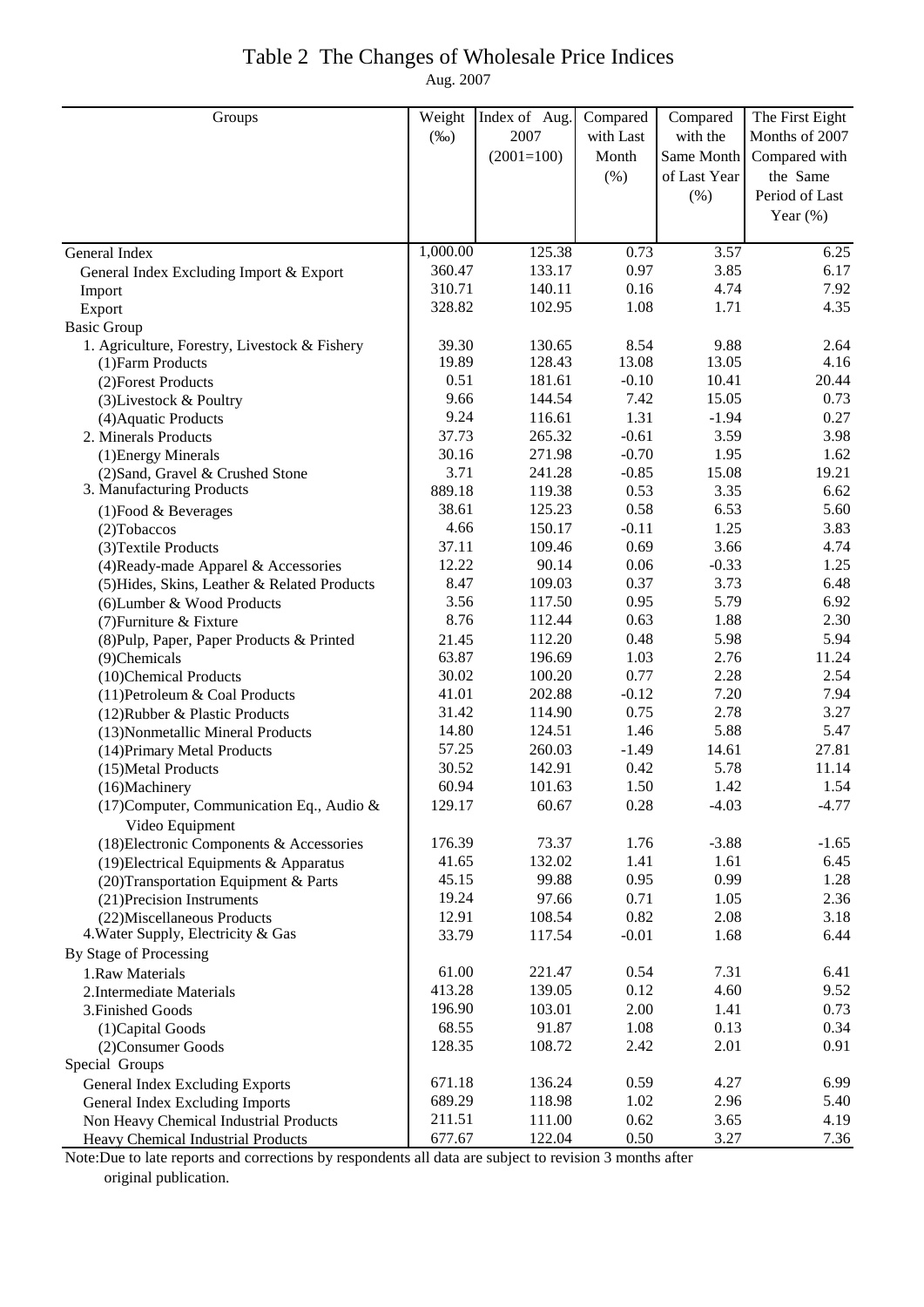## Table 3 The Changes of Import Price Indices

Aug. 2007

|                                                   | Weight   | Index of     | Compared  | Compared          | The First               |
|---------------------------------------------------|----------|--------------|-----------|-------------------|-------------------------|
|                                                   | $(\%0)$  | Aug. 2007    | with Last | with the          | <b>Eight Months</b>     |
|                                                   |          | $(2001=100)$ | Month     | Same              | of 2007                 |
|                                                   |          |              | (% )      | Month of          | Compared                |
| Groups                                            |          |              |           | Last Year<br>(% ) | with the<br>Same Period |
|                                                   |          |              |           |                   | of Last Year            |
|                                                   |          |              |           |                   | (% )                    |
| Basic Group (on N.T.D. Basis)                     |          |              |           |                   |                         |
| General Index                                     | 1,000.00 | 140.11       | 0.16      | 4.74              | 7.92                    |
| 1. Animal, Vegetable Products & Prepared          | 47.60    | 158.38       | 1.62      | 22.37             | 23.28                   |
| Foods<br>2. Mineral Products                      | 134.52   | 259.34       | $-0.62$   | 3.37              | 2.96                    |
| 3. Textiles & Textile Articles                    | 23.09    | 111.47       | 0.67      | 4.41              | 5.96                    |
| 4. Wood, Paper, Pulp & Articles Thereof           | 25.78    | 132.58       | 0.56      | 9.12              | 12.88                   |
| 5. Chemicals, Plastics, Rubber & Articles Thereof | 133.44   | 149.34       | 0.58      | 2.77              | 8.94                    |
| 6. Primary Metals & Articles Thereof              | 76.14    | 289.01       | $-1.75$   | 17.04             | 31.47                   |
| 7. Machinery, Optical & Precision Instruments     | 166.08   | 96.99        | 2.32      | 0.72              | 0.73                    |
| 8. Electronic Machinery                           | 355.47   | 75.90        | 0.53      | $-2.72$           | $-0.22$                 |
| 9. Transportation Equipment & Parts               | 20.86    | 99.40        | 2.04      | 2.53              | 1.59                    |
| 10. Miscellaneous Products                        | 17.02    | 113.25       | 0.88      | 8.10              | 8.02                    |
| Basic Group (on U.S.D. Basis)                     |          |              |           |                   |                         |
| General Index                                     | 1,000.00 | 143.59       | $-0.32$   | 4.20              | 5.92                    |
| 1. Animal, Vegetable Products & Prepared<br>Foods | 47.60    | 162.42       | 1.13      | 21.74             | 20.99                   |
| 2. Mineral Products                               | 134.52   | 265.70       | $-1.10$   | 2.84              | 1.03                    |
| 3. Textiles & Textile Articles                    | 23.09    | 114.24       | 0.18      | 3.87              | 3.98                    |
| 4. Wood, Paper, Pulp & Articles Thereof           | 25.78    | 135.86       | 0.07      | 8.55              | 10.77                   |
| 5. Chemicals, Plastics, Rubber & Articles Thereof | 133.44   | 153.00       | 0.09      | 2.24              | 6.93                    |
| 6. Primary Metals & Articles Thereof              | 76.14    | 296.16       | $-2.23$   | 16.44             | 29.06                   |
| 7. Machinery, Optical & Precision Instruments     | 166.08   | 99.40        | 1.82      | 0.21              | $-1.15$                 |
| 8. Electronic Machinery                           | 355.47   | 77.78        | 0.06      | $-3.22$           | $-2.07$                 |
| 9. Transportation Equipment & Parts               | 20.86    | 101.89       | 1.55      | 1.99              | $-0.31$                 |
| 10. Miscellaneous Products                        | 17.02    | 116.09       | 0.40      | 7.56              | 6.00                    |

Note:Due to late reports and corrections by respondents all data are subject to revision 3 months after original publication.